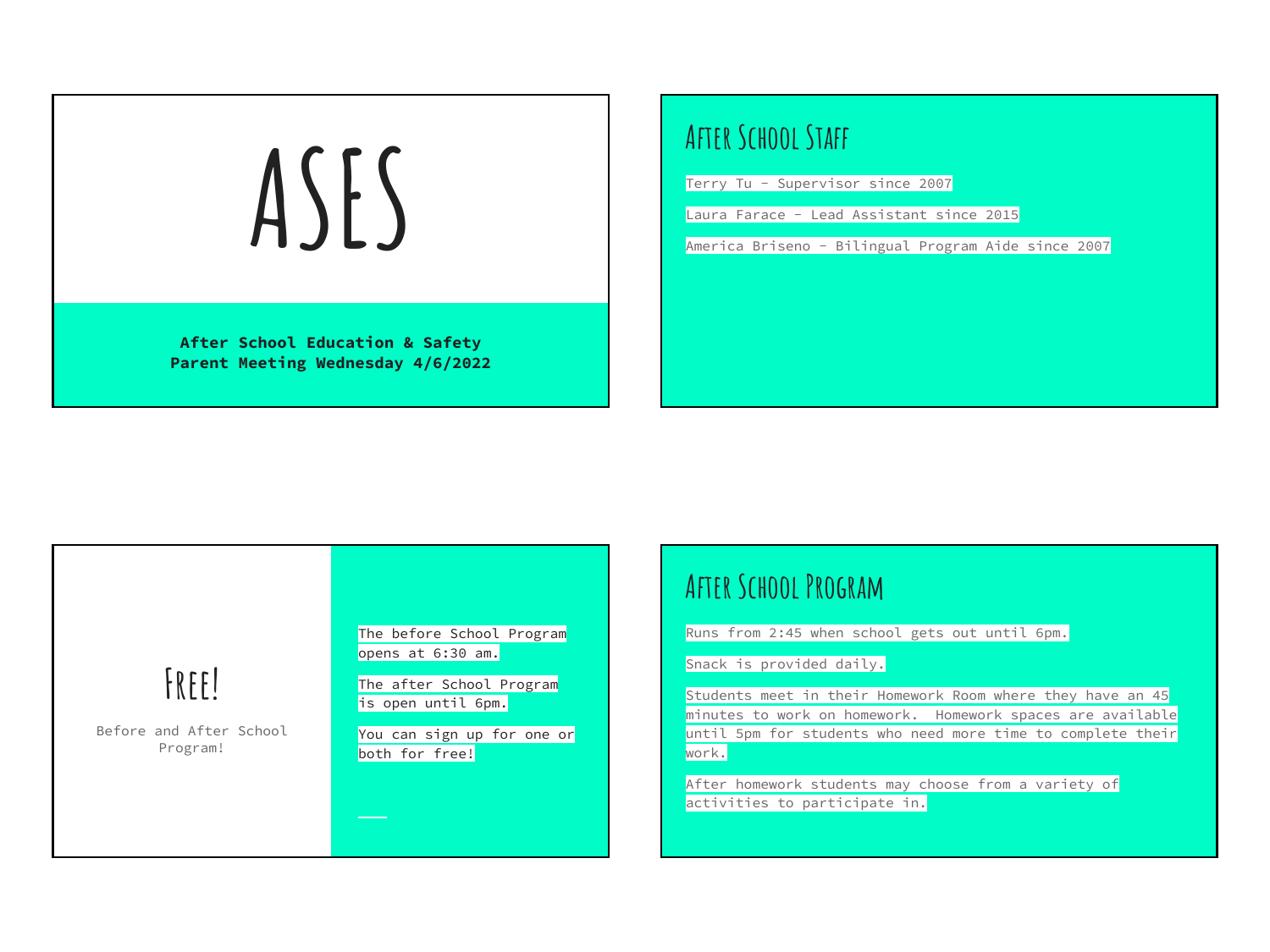

### **After school attendance requirements**

ASES is funded by a grant so that it can be free to parents that need it. To receive grant funding we must meet certain requirements, including attendance requirements.

**Students must attend 90% of 180 school days.\***

**Students are expected to stay past 5:30 PM.**

Early Release forms are available upon request, however, priority will be given to students who stay past 5:30 every day. The earliest possible release time is 3:00 PM.

### **Countable Attendance**

In order to have their attendance count for the day, a student must:

- Scan in
- Scan out
- Sign out
- Record their time of scan out

The time of scan out must be after 5:30 or the time written on their early release form.

Failing to scan in, scan out, sign out, and record the time OR scanning out before their release time will count against their 90% attendance.\*

### **Before School Program**

Runs from 6:30 AM to 8:00 AM Monday, Tuesday, Thursday and Friday. On Wednesdays it runs from 6:30 AM until 9:20 AM.

Free breakfast is provided.

### Students can:

- play sports like basketball, handball, or dodgeball
- make crafts
- work on homework
- just hang out!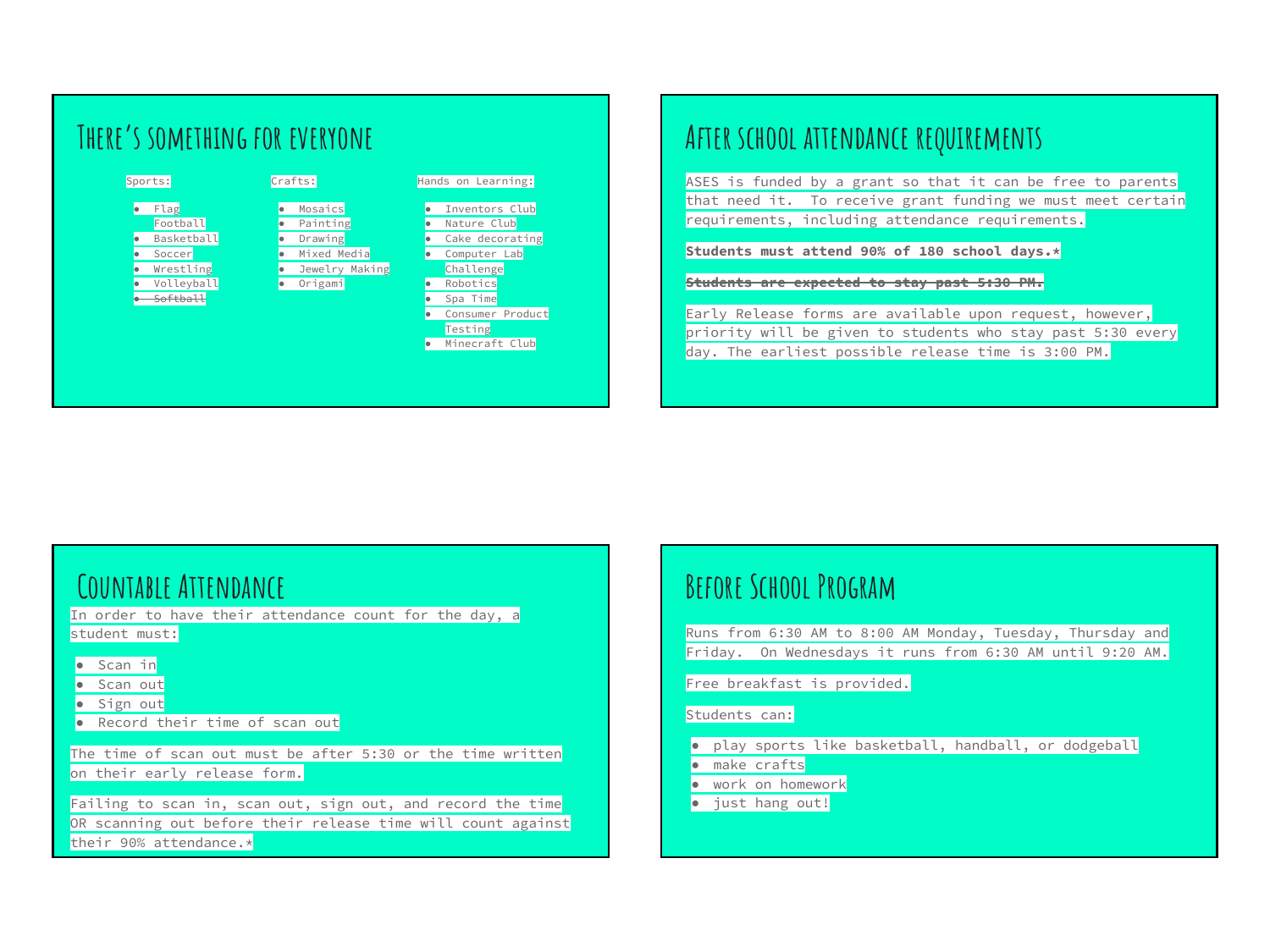## **Morning Attendance Requirements**

Students must be scanned in by 7:00 AM.

Late arrival forms are available upon request. The latest possible arrival is 7:14:59 AM on Monday, Tuesday, Thursday and Friday. or 7:34:59 AM on Wednesday. However, priority will go to students who come by 7:00:00 AM every morning.\*

### **After School Self Sign out**

After school check out is located at the front gates of campus.

Parents may sign page three to allow students to sign themselves out or add additional adults that may sign out students.

Students may sign themselves into the morning program.

### **Summer ASES & Minimum Days**

ASES will be open during minimum days until 6PM.

We are closed during November Break, Winter Break, February Break, and Spring Break.

Summer ASES will be hosted at Black Mountain Middle School.

### **Donations**

Because ASES is a free program, donations are greatly appreciated.

Cash checks and gift cards are accepted.

Donations go directly towards use in ASES clubs and are tax deductible.